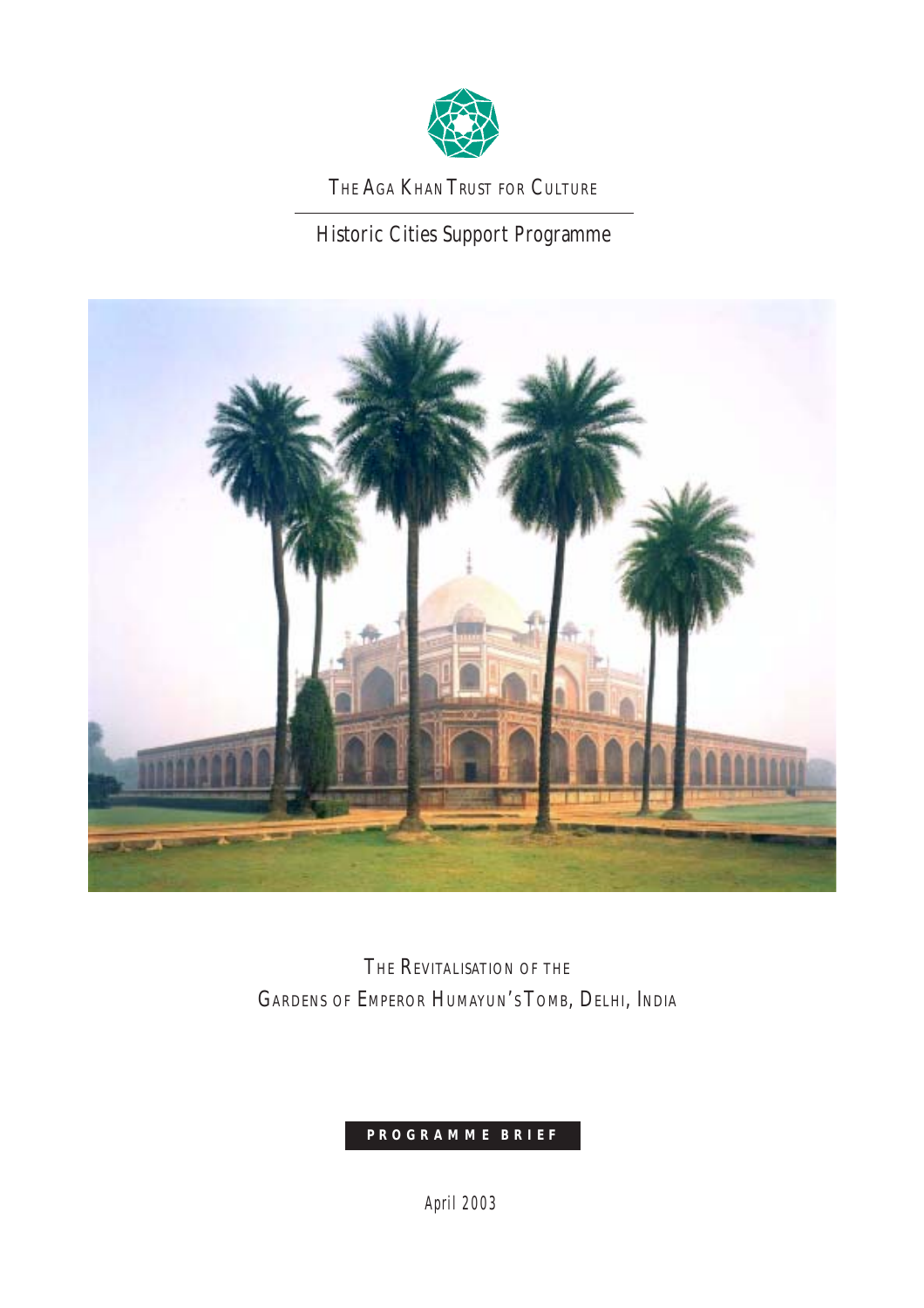



## **INTRODUCTION**

The first privately funded restoration of a World Heritage Site in India was completed in March 2003 through the joint efforts of the Aga Khan Trust for Culture (AKTC) and the Archaeological Survey of India (ASI), under the aegis of the National Culture Fund.

The objective of the project was to revitalise the gardens, pathways, fountains and water channels of the *chahâr-bâgh*, or four-part paradise garden surrounding Humayun's Tomb in Delhi, according to the original plans of the builders.

The preservation of historic gardens requires close attention to the living and renewable landscape elements. Currently a management plan is underway for the long-term sustainability of the enhanced site.

## **HISTORY**

The tomb of the second Mughal Emperor Humayun, one of the 23 World Heritage Sites in India, was the first of the monumental mausoleums to be built in the country. The *chahâr-bâgh*, or four-part paradise garden, is the earliest existing example of the Mughal garden tomb. The tomb and gardens are considered one of the precursors of the Taj Mahal.

Emperor Humayun was the son of Babur, the founder of the Mughal Empire. His tomb was built over nearly a decade beginning around 1565 (AH 973). The tomb contains over 100 Mughal graves.

Influenced by Persian architecture, the tomb stands on a platform 120 metres square and reaches a height of 47 metres. Its construction was probably overseen by the Emperor's grieving widow, Haji Begum, during the reign of Emperor Akbar, at an estimated cost of 15 lakhs (1.5 million rupees). The architect, Mirak Mirza Ghiyas, was a Persian from Herat, in current-day Afghanistan. Built of rubble masonry, the structure is the earliest example of the use of red sandstone and white marble in such great quantities.

The gardens are laid out in classical *chahâr-bâgh* pattern. They are divided into quarters by raised causeways. The quadrants are divided, in turn, into eight plots, each with walkways. At the intersection of these walkways are octagonal or rectangular pools.

## **OBJECTIVES AND IMPLEMENTATION**

 Site works encompassed a variety of disciplines, including archaeological excavation, the application of conservation science and hydraulic engineering.

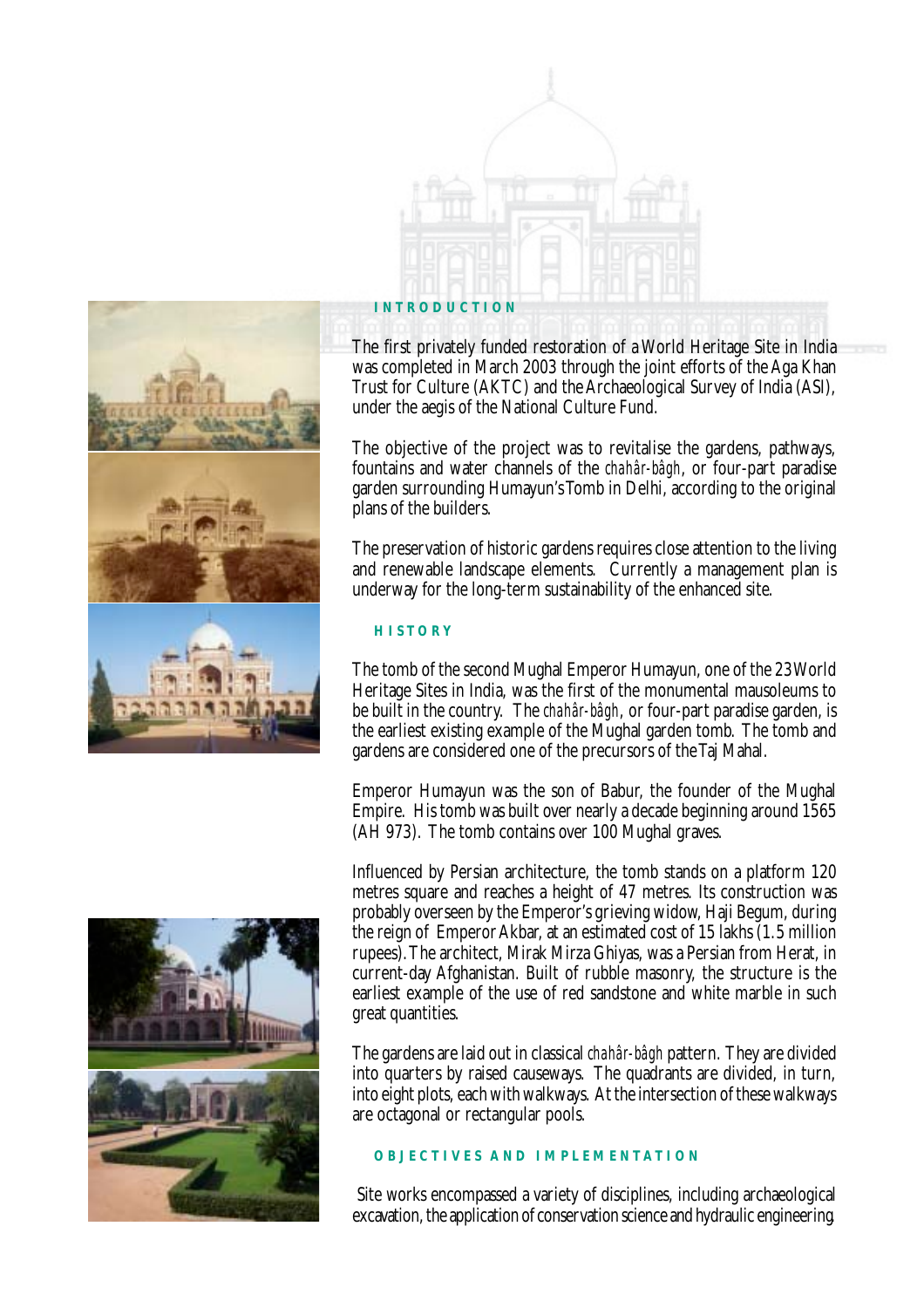The project's implementation phase began when the Trust began work on the 12 hectare (30 acre) garden site in 2000. Working under the aegis of the National Culture Fund and in collaboration with the Archaeological Survey of India (ASI), the Trust undertook the first privately funded restoration of a World Heritage Site in India. Work was completed in March 2003.

The US\$ 650,000 restoration project has featured:

- Removal of 3,000 truckloads of earth (12,000 cubic metres),
- Planting of 12 hectares (30 acres) of lawn,
- Re-setting and alignment of over 3,500 kilometres of path kerbstones,
- Preparation by some 60 stonecutters of 3,000 metres of handdressed red sandstone slabs (to edge the channels),
- · Creation of 128 ground-water recharge pits and the de-silting and creation of other wells as part of the largest rainwater-harvesting system scheme in any heritage site in India,
- Creation of a site exhibition,
- Planning and installation of a new water-circulation system for the walkway channels,
- Planting of 2,500 trees and plants, including mango, lemon, neem, hibiscus and jasmine cuttings, according to Mughal texts,
- Repair of fountains, wells and rainwater-harvesting systems,
- Provision of wheelchair access to a significant part of the site.

# **A MULTI-DISCIPLINARY APPROACH**

The revitalisation of the gardens required a variety of activities, from masonry to archival research, and included the following:

Excavations

A series of systematic excavations were carried out to understand better the garden and its relationship to the building and adjoining features, such as the river. Amongst key features discovered were aqueducts, terracotta pipes, fountain mechanisms, wells, siphons and copper pipes. These features, among other factors, formed the brief of the project as they indicated original garden levels and water movement patterns.

Archival Research

A sustained programme of archival research in Delhi, Agra, Dehradun, the UK, the USA and Canada revealed valuable information that informed project implementation. This included early  $19<sup>th</sup>$  century drawings, visitor comments from the early  $17<sup>th</sup>$  century, an almost



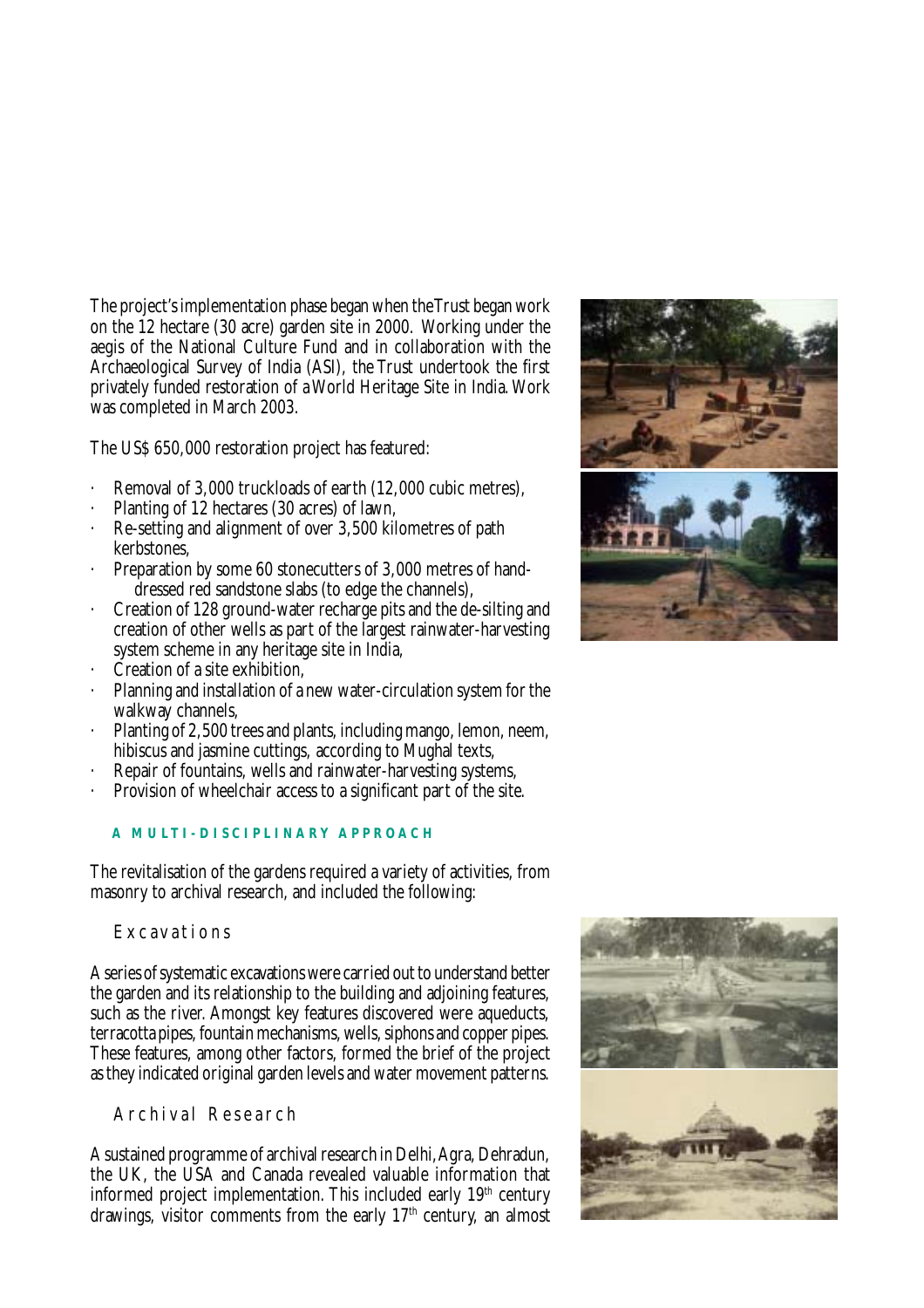

was excavated to its original depth of 12 metres. Two additional wells outside the enclosure walls, that feed the garden were also de-silted.

Benches

Forty sandstone benches, of a design first procured in 1917 at a cost of 55 rupees each, have now been placed in the walled garden. These have been made using traditional tools and techniques. In addition, nine cast-iron benches have been repaired and placed in the garden.

Craftsmanship

The project has emphasised the need for excellence in craftsmanship. Two essential areas of craftsmanship were nurtured: stone carving and preparation of lime mortar for masonry.

**Lime:** Lime mortar was used for all masonry work carried out as part of the collaborative project. The pathways, channels, platforms, minor structures and wells were all repaired using lime mortar mixed with traditional materials such as gur (molasses), bel-giri (fruit pulp), surkhi (brick dust), in addition to coarse sand. The lime was also prepared and cured using traditional techniques, such as the lime wheel, for compaction. The extensive use of this material was also used as a training ground for masons.

**Sandstone:** Red sandstone from selected quarries in the Agra region was used for a variety of purposes as part of the project. The essential use was for the water channels. Over 3,000 metres of sandstone was handchiselled using traditional tools and techniques. In addition, the signage system, benches, waterfalls and fountains have all been hand-crafted in sandstone. Over 50 stonecutters have worked continuously for almost two years to prepare the sandstone elements. An additional ten craftsmen were trained.

## Minor Structures

Minor structures on the grounds have been surveyed and repaired. Of these, three of the more significant are the Octagonal Platform, Wall Mosque and Grave Platform.





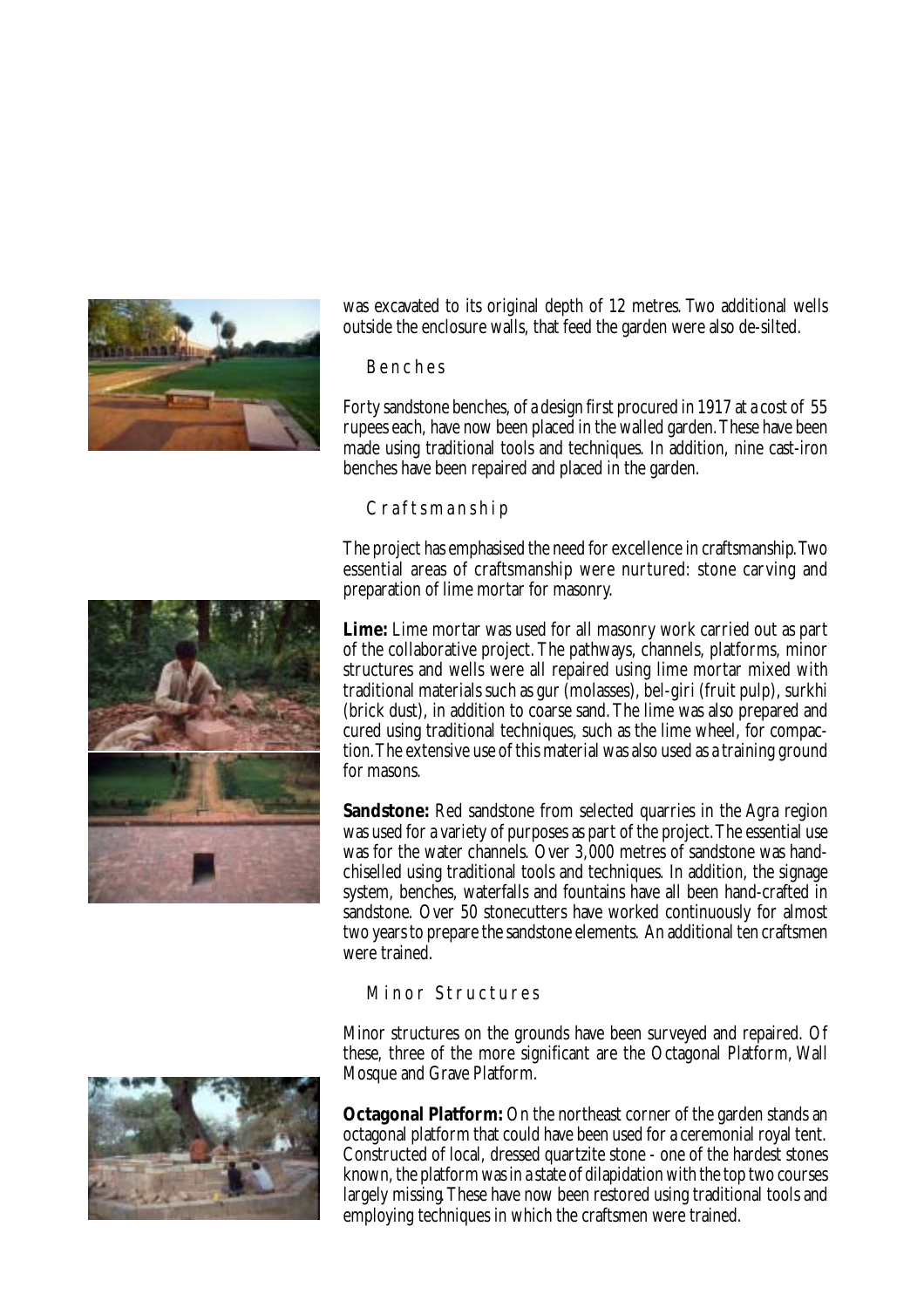

# Wheelchair Access

For wheelchair users, a comfortable, sensitively designed ramp has been provided at the entrance to the garden. In addition, in order to make a significant part of the garden accessible to wheelchair users, bridges have been placed across the water channels in key locations.

Children's Workshop

As part of an outreach and awareness campaign, several workshops have been held with school children at Humayun's Tomb. The primary objectives were to introduce the children to the significance of their heritage, to make each child understand the need and benefits of conservation and to make the study of history and architecture interesting. Aspects of archaeology, architecture, nature, conservation, history and geology were discussed with the children. These workshops, which were held with a variety of Delhi schools, featured children from all sections of society.

## Illumination

The Oberoi Group supported a carefully designed lighting system. The white light is designed to enhance the effect of moonlight, making the grand dome visible on the night skyline. The light fixtures are located at a distance of over 90 metres from the mausoleum, with the cables all laid underground. The light fixtures are themselves free standing, requiring no permanent attachment to the historic buildings.

### Documentation

An extremely high level of documentation, to internationally accepted standards, has been maintained. This has included a detailed garden survey with each plant and every species marked on a digitised plan. In addition, each stone in the channels and pathways has been individually plotted. A comprehensive measured drawing of the tomb itself has also been prepared. In addition to the drawings, over 1,000 rolls of film have been taken and continuous video documentation of the project has been carried out.

## Wells

Three wells that had been completely filled in and covered over were discovered during the course of the works. Two wells four metres in diameter were found in the sunken area to the east and these were desilted to a depth of 15 metres. They now hold about six metres of standing water. Another well was discovered in the southwest quadrant after an excavation was carried out in its locale. This well, of narrower diameter,



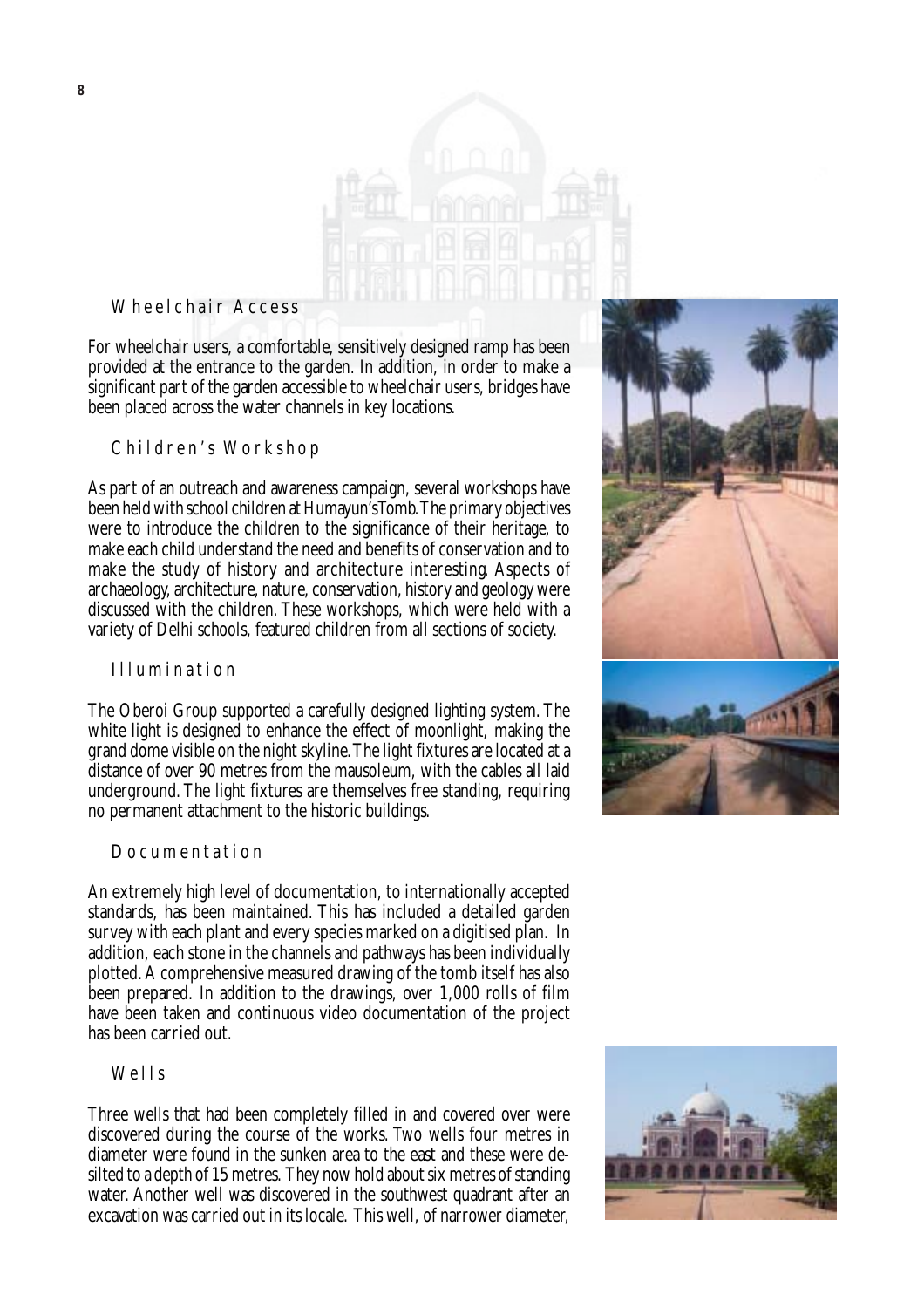

continuous record of pictures from 1849 onwards, planting plans of the 1880's and early 20<sup>th</sup> century and a detailed record of the significant work done in the garden in the period 1903-11.

Earth Removal

Over 12,300 cubic metres (3,000 truckloads) of excess earth were removed from the garden in order to restore the original plot levels and the relationship between the pathways and garden plots. The earth was removed manually, either through head load or cycle rickshaws, and then taken outside the garden complex (in order to ensure that no underlying archaeology was damaged). It was then transported to various other gardens by trucks.

Pathway Repair

Pathway repair involved two very distinct features: the pathway surface and the edging.

**Pathway surface:** Over 25,000 square metres of pathways in the garden enclosure needed to be repaired. A 10-centimetre layer of brick aggregate was provided with *mooram* (coarse sand) infill. The pathways were manually compacted using heavy iron rollers during a six-month period. It is recorded that the pathways have been treated this way since the 1903 intervention.

**Edging stones:** 3,200 metres of the large, Delhi quartzite, pathway-edging stones were reset. This required the manual dismantling of the existing edging and the laying of a lime concrete base, followed by resetting and aligning. The stones, some of which weighed over 800 kilograms, needed to be moved manually. Only about 70 percent of the total pathway edging needed to be reset since minor undulations were retained, in keeping with a sensitive conservation philosophy.

# Planting

The choice of plants and planting patterns was derived from a combination of factors, including their mention in Mughal chronicles, as well as through pollen analysis tests, archival material, visitor accounts, and soil and climatic conditions in the Humayun's Tomb gardens.

Along the periphery of the garden large shade trees such as Mango and Neem were planted. Over 300 plants of lemon and orange, said to have been favoured by Humayun, were planted along the outer pathways. Similarly, over 500 saplings of Pomegranate were planted in the sunken area towards the east. Over 2,000 flower-bearing and sweet-smelling plants such as the Hibiscus (recorded in the Akbarnama to have been planted here), Chandni, Harsingar, Motia and Mogra have also been planted.

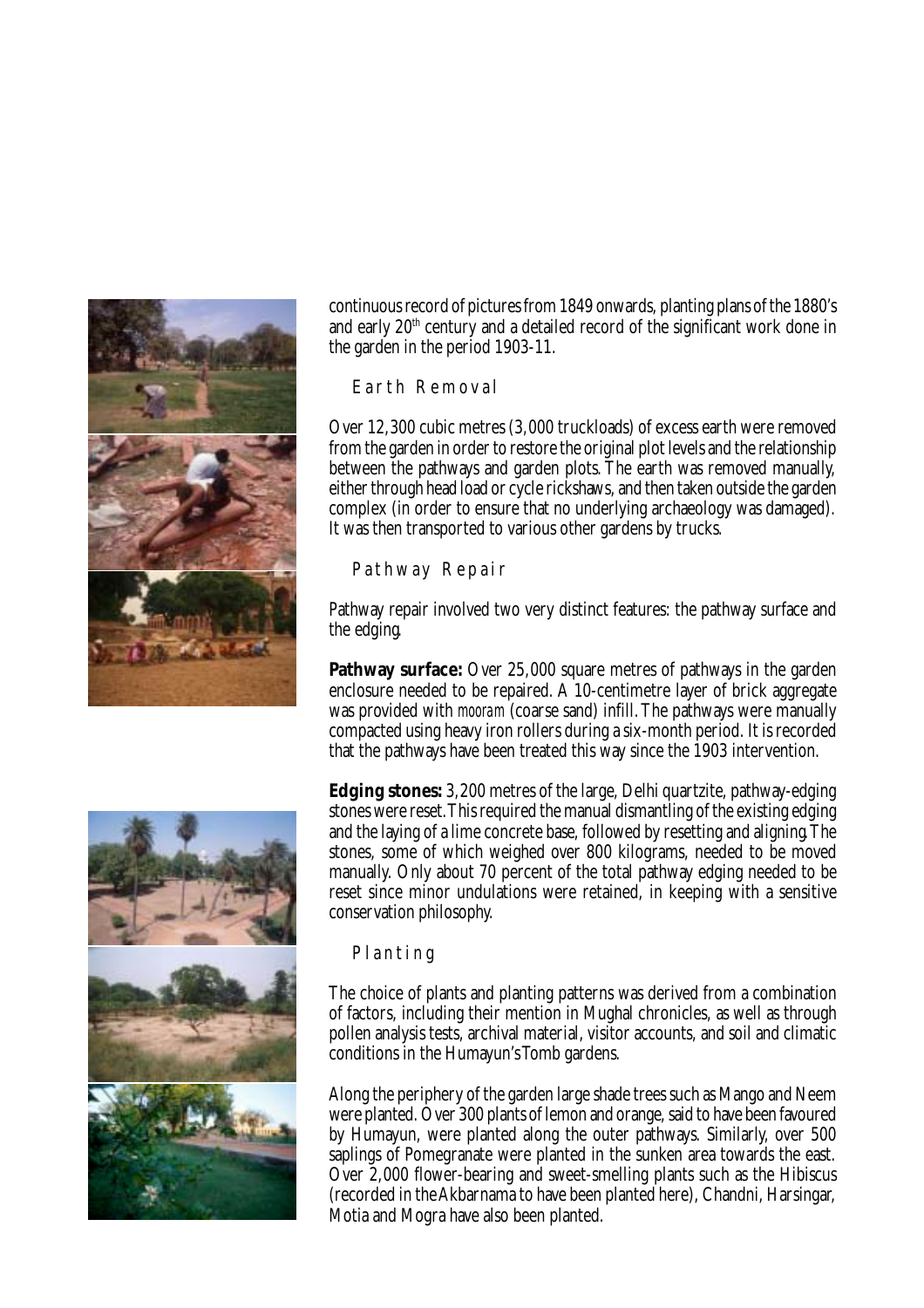**Wall Mosque:** Along the southern enclosure wall of the garden, stands a wall mosque possibly dating from the  $18<sup>th</sup>-19<sup>th</sup>$  century. Conservation work was undertaken on this mosque, which was in a dangerous state of structural instability.

**Grave Platform:** In the northwest quadrant, a rather large platform features several gravestones. Seemingly built in three distinct phases, this platform was almost reduced to rubble. The platform has been carefully and scientifically conserved. It now adds to the character of the garden.



### **SUMMARY**

Work was completed in March 2003. In addition to the National Culture Fund and the implementing organisations – ASI and the Trust – two other parties also played a role: the Indo-British Fiftieth Anniversary Trust and the Oberoi Group of Hotels.

The rehabilitation project included the following main elements:

- · Reinstating the walkways and conserving the edging stones,
- Repair, extension and reactivation of the irrigation system,
- Establishing water sources for the water channels and irrigation system, including a pump station for a water-recycling system,
- · Conserving, repairing and rebuilding the water channel system,
- · Re-levelling the planted zones and revitalising them with species and arrangements that conform to the customs and patterns of Mughal sources, and
- Support for research that informs the conservation and restoration process, contributes to the development of educational materials for use in schools of architecture, conservation and heritage management, as well as for visitors to the Tomb.